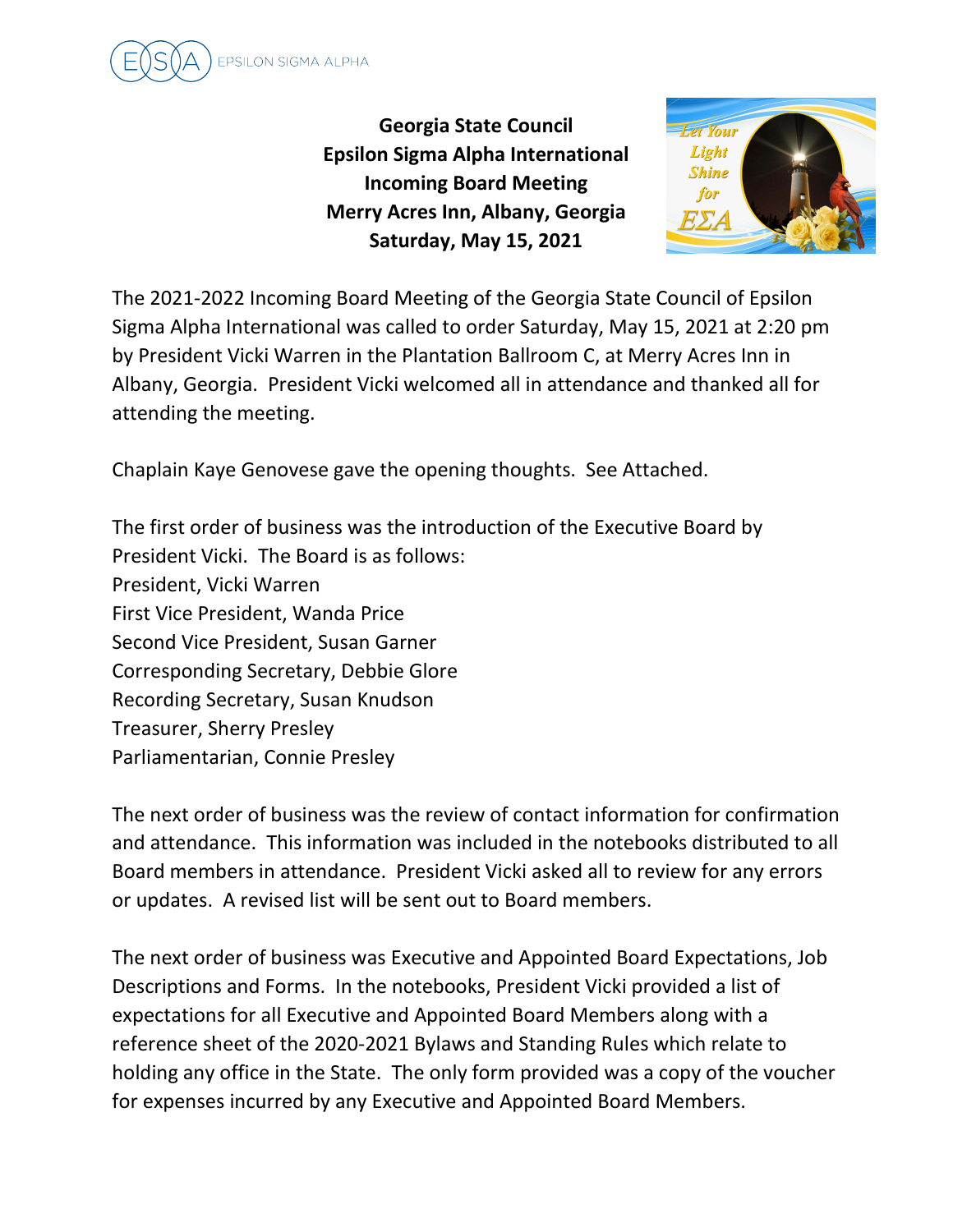Registration forms are not yet ready for the Fall Board Meeting/Leadership or the Mid-Year Board Meeting. The registration form for the 2022 GSC Convention is included in the Chapter packets distributed by then President, Kim New. There was discussion by Shirley Humphries, Fall Board Meeting Chair about the change of dates for the meeting and some issues with meeting space still to be resolved with Hotel Tybee. The dates for the meeting have been moved to September 25 and 26, 2021. If possible, a Low Country Boil will be offered for Saturday Night. As the dates for the meeting have changed, the meeting now is the same weekend as the "Walk for St. Jude. There was discussion that a "Virtual Walk" be added to agenda for Fall Board/Leadership.

The next order of business was 2021-2022 important dates to remember. The Board member notebooks include a listing of the dates to remember.

The last order of business was President Vicki indicating the dates for the six issues of the Newsletter and what the focus of each issue would be. President Vicki also related that her special focus for the year is Hope for Heroes and encouraged each chapter to do a project.

Kaye Genovese, Chaplain then gave the closing thought. See Attached.

President Vicki adjourned the meeting at 2:45 pm.

Susan Knudson Georgia State Council Recording Secretary 2021-2022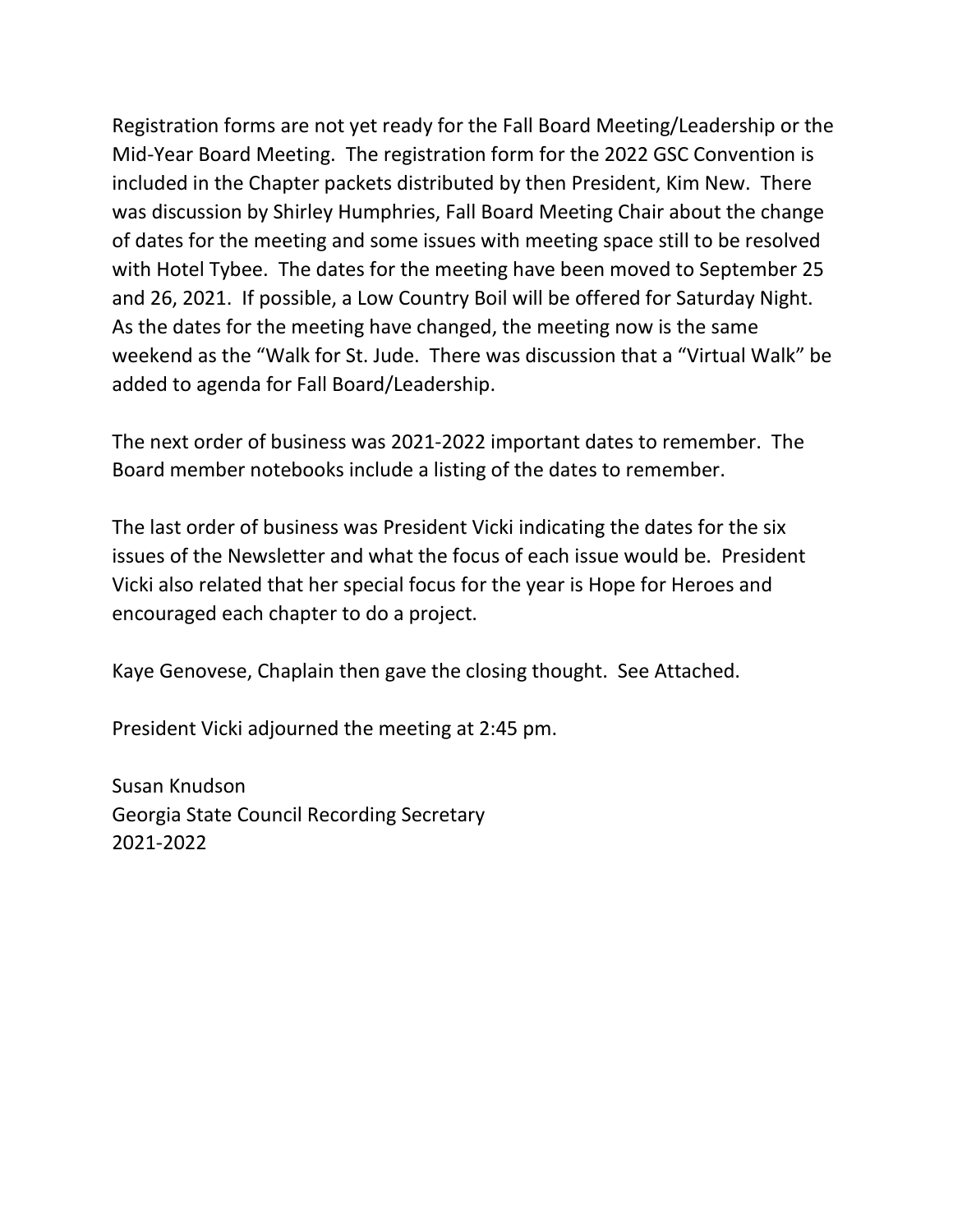## Georgia State Convention Merry Acres Inn, Albany, Ga May 15, 2021 Opening Thought for Incoming Board Meeting

It is so good to see everyone here today. Our hearts grow lighteras we smile at friends and give hugs.

As we begin a new year "Let Your Light Shine For ESA" in all you do. Let's encourage each other and help each other.

May God bless our new officers as they lead us this year and give them the wisdom to make decisions that will make Georgia shine. The future is as bright as the promises of God.

Have a wonderful day as we share all the great things we havedone and continue to do.

Kaye GenoveseChaplain